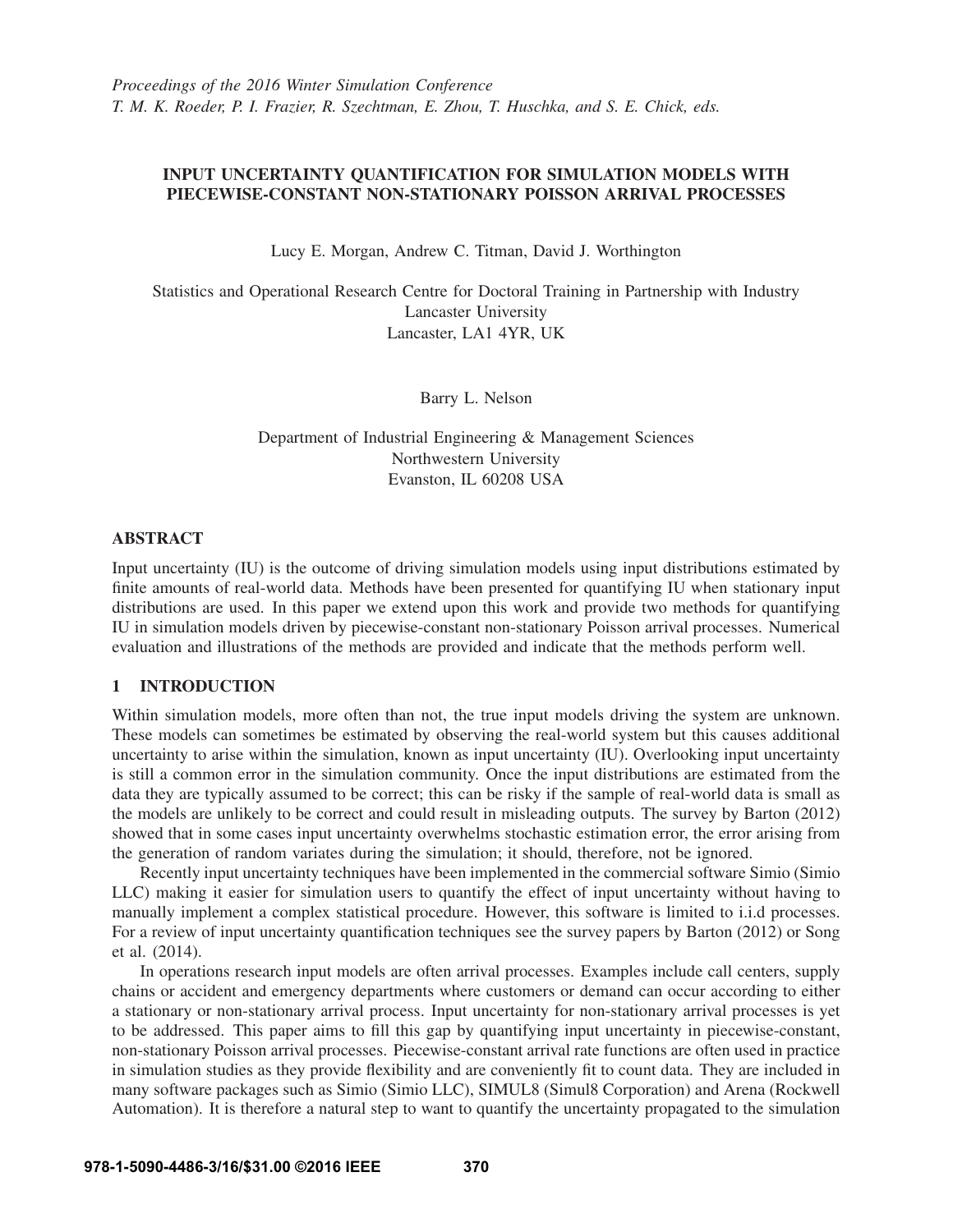output due to non-stationary arrival processes. We extend two existing methods for quantifying IU due to i.i.d. input processes to cover non-stationary Poisson processes with piecewise-constant arrival rates estimated from count data. Further, we improve one method by exploiting the knowledge that the process is Poisson allowing it to handle arrival processes with many rate changes. We also demonstrate how change-point analysis can be used to obtain a parsimonious representation of the piecewise-constant arrival rate function.

The paper is organised as follows. In Section 2 we present background on current IU quantification techniques and discuss methods for modelling of non-stationary Poisson arrival processes. Section 3 presents our new methods, building on the work of Cheng and Holland (1997) and Song and Nelson (2015). This is followed by an empirical evaluation and realistic illustration of the methods in Section 4. We finish with conclusions and suggestions for further work.

## 2 BACKGROUND

An early contribution to the IU literature came from Cheng and Holland (1997) who modelled IU using a Taylor series expansion of the mean response as a function of the input distribution parameters. An adaptation of this method was later given by Lin et al. (2015) making use of internal gradient estimation, derived by Wieland and Schmeiser (2006), to reduce quantification of input uncertainty to a single experiment. An alternative approach was given by Song and Nelson (2015) who present a mean-variance effects model for quantifying IU. This method, although not asymptotically justified, makes intuitive sense as the performance measures are likely to depend greatly on the mean and variance of the input distributions.

There are also Bayesian techniques that can be implemented to assist in quantifying uncertainty. Chick (2001) first employed Bayesian techniques enabling the incorporation of prior knowledge of input distributions into simulation modelling. In this method prior information is used for the selection of the input distributions only and input uncertainty is still calculated using the frequentist approach of finding and subtracting the simulation estimation error from the total uncertainty. Zouaoui and Wilson (2010) extended this technique using the posterior probability of the candidate distributions to weight the simulation response but again use frequentist techniques for IU quantification. Recently Xie et al. (2014) developed a fully Bayesian approach for quantifying uncertainty using Gaussian processes to find the posterior distribution of the simulation performance measure of interest. This is then summarized by a credible interval which can easily be dissected to find an estimate for the input uncertainty.

Modelling non-stationary Poisson arrival processes (NSPPs) is also key to our problem. Using Poisson processes has its advantages: they have good properties that make them easy to simulate using thinning or inversion. Kuhl and Wilson (2009) consider both parametric and non-parametric approximations, with respect to NSPPs.

Our focus in this paper is on count data and we model the rate function,  $\lambda(t)$ , as a piecewise-constant function over *q* intervals. The intervals,  $(0,t_1], (t_1,t_2], \ldots, (t_{q-1},t_q]$ , will represent the intervals over which the rate is unchanged. Chen and Gupta (2011) give a way to identify, from count data, where change points in the rate function occur using hypothesis testing. This technique will be utilised in Section 4 as a pre-processing tool to reduce the number of parameters in our model. Employing piecewise-constant  $\lambda(t)$ is justified by Henderson (2003) who showed that asymptotically, increasing the number of observations of a process whilst simultaneously decreasing the interval size leads to the true arrival rate function of interest under mild conditions.

# 3 METHODS

Before considering IU quantification for piecewise-constant NSPPs we set up our approach by reviewing two existing techniques for quantifying input uncertainty in simulation models with stationary input arrival processes.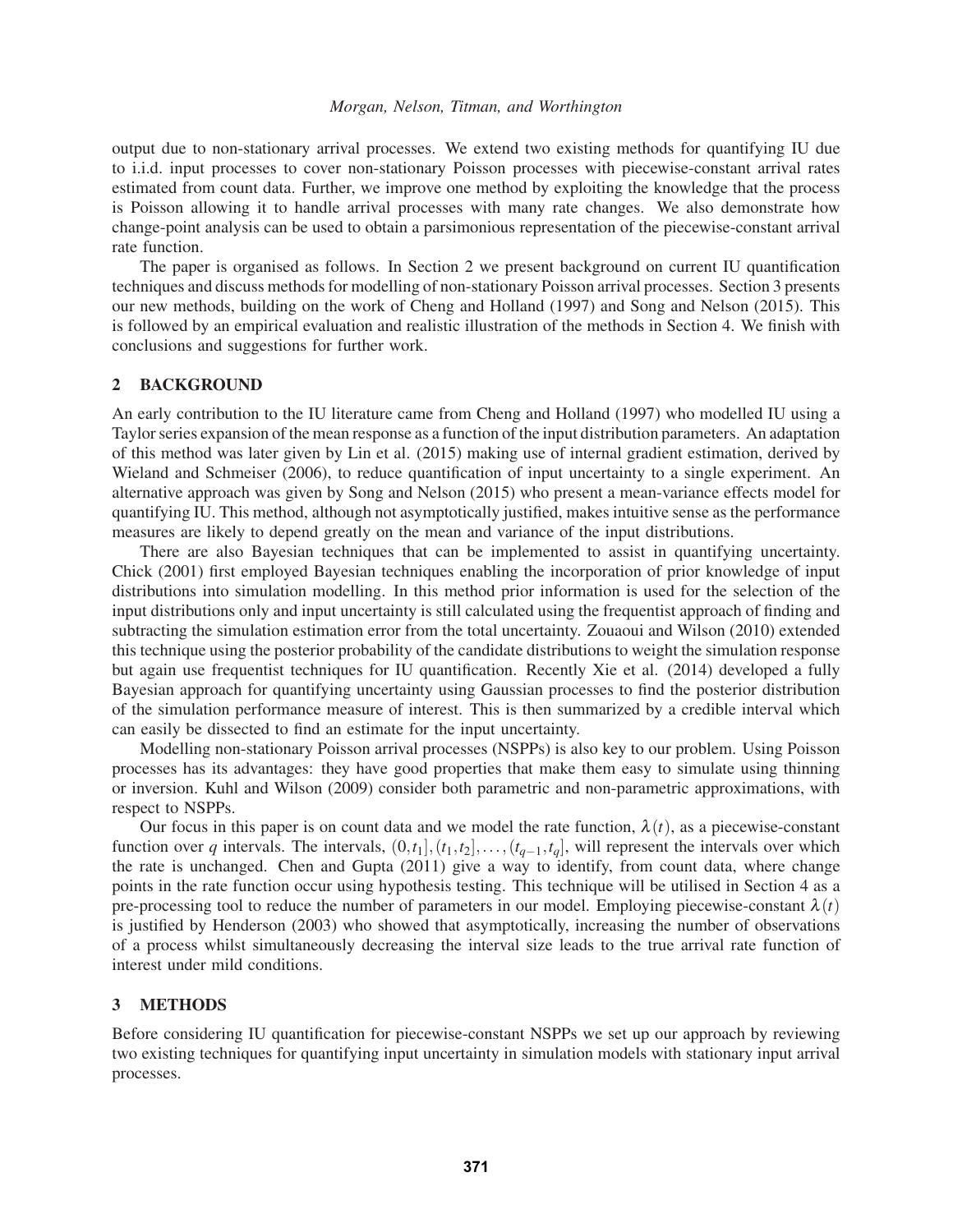For ease of explanation consider simulation of a single queue with two driving processes. Let the true input distributions be denoted by F*c*; in reality these distributions are unknown and therefore estimated distributions F will be used to drive the simulation. We will assume the arrivals follow a Poisson process, with true rate parameter  $\lambda^c$ , denote this by  $F_\lambda$ . The service distribution, depending on the situation, may be estimated by a parametric or non-parametric distribution but for ease of exposition we treat it as a parametric distribution with true parameter  $\theta^c$ ; denote this F<sub> $\theta$ </sub>. Note that the form of F<sub> $\theta$ </sub> will have an effect on the approach we will take. This gives the parameter space  $(\lambda^c, \theta^c)$  where  $\theta^c$  is a row vector of parameters from the service distribution.

Given real-world data we have independent counts,  $N_1, N_2, \ldots, N_{m_\lambda}$  of the arrival process, observed  $m_\lambda$ times over the interval  $[0,T)$ , and observations  $X_1, X_2, \ldots, X_{m_\theta}$  of the service process. Therefore  $(\lambda^c, \theta^c)$  can be estimated by their maximum likelihood estimators (MLEs)  $(\lambda, \theta)$ . For example assuming the arrivals follow a Poisson process implies that the arrival counts can be represented by a Poisson distribution,  $N_1, N_2, \ldots, N_{m_\lambda} \sim \text{Poisson}(\lambda^c T)$ , and the MLE of the arrival rate is therefore

$$
\widehat{\lambda} = \frac{\sum_{i=1}^{m_{\lambda}} N_i}{m_{\lambda} T}.
$$

This gives the estimated distributions  $F_{\hat{\theta}}$  and  $F_{\hat{\theta}}$  used to drive the simulation. The simulation goal is to estimate  $\eta(\lambda^c, \theta^c)$ , the expected value of the output of the simulation given the true input parameters. We describe the output from replication *j* of the simulation by

$$
Y_j(\lambda, \boldsymbol{\theta}) = \eta(\lambda, \boldsymbol{\theta}) + \varepsilon_j(\lambda, \boldsymbol{\theta})
$$
  $j = 1, 2, ..., n$ 

where  $\varepsilon$  represents stochastic noise and has mean 0 and variance  $\sigma^2(\lambda, \theta)$ . Given the MLEs  $(\lambda, \hat{\theta})$  a nominal performance measure estimate of  $\eta(\lambda^c, \theta^c)$  is

$$
\bar{Y}(\widehat{\lambda},\widehat{\boldsymbol{\theta}})=\frac{\Sigma_{j=1}^n Y_j(\widehat{\lambda},\widehat{\boldsymbol{\theta}})}{n}.
$$

This has variance  $\text{Var}[\bar{Y}(\hat{\lambda}, \hat{\theta})]$  which breaks down into input uncertainty and simulation estimation error. Note that most simulation studies ignore input uncertainty because it is believed to be difficult to quantify. In reality input uncertainty is just the variance of the expected value of the output of the simulation with respect to the estimated parameters  $(\lambda, \theta)$ ; this can be denoted by

$$
\sigma_I^2 = \text{Var}[\eta(\widehat{\lambda}, \widehat{\boldsymbol{\theta}})] = \text{Var}[\text{E}(Y(\widehat{\lambda}, \widehat{\boldsymbol{\theta}})|\widehat{\lambda}, \widehat{\boldsymbol{\theta}})].
$$

The other contribution to uncertainty in the output of the simulation comes from simulation estimation error caused by the generation of random variates during the simulation. Simulation estimation error is denoted by  $\sigma^2(\hat{\lambda}, \hat{\theta})/n$  which can be estimated using the sample variance  $S^2/n$ .

### 3.1 Cheng and Holland

Cheng and Holland (1997) consider only parametric distributions as inputs to the simulation model. This simplifies input uncertainty to parameter uncertainty. Using a Taylor Series approximation, if  $\eta(\lambda,\theta)$  is twice continuously differentiable then to first order it can be expressed as

$$
\eta(\widehat{\lambda},\widehat{\boldsymbol{\theta}}) \approx \eta(\lambda^c,\boldsymbol{\theta}^c) + \nabla \eta(\lambda^c,\boldsymbol{\theta}^c)((\widehat{\lambda},\widehat{\boldsymbol{\theta}}) - (\lambda^c,\boldsymbol{\theta}^c))^T
$$

where  $\nabla \eta(\lambda^c, \theta^c)$  is the gradient of the expected value of the performance measure with respect to the input parameters  $\lambda$  and  $\theta$ . Input uncertainty,  $Var[\eta(\lambda, \theta)]$ , can then be approximated by

$$
\text{Var}[\eta(\widehat{\lambda},\widehat{\boldsymbol{\theta}})] \approx \nabla \eta(\lambda^c, \boldsymbol{\theta}^c) \text{Var}(\widehat{\lambda},\widehat{\boldsymbol{\theta}}) \nabla \eta(\lambda^c, \boldsymbol{\theta}^c)^T. \tag{1}
$$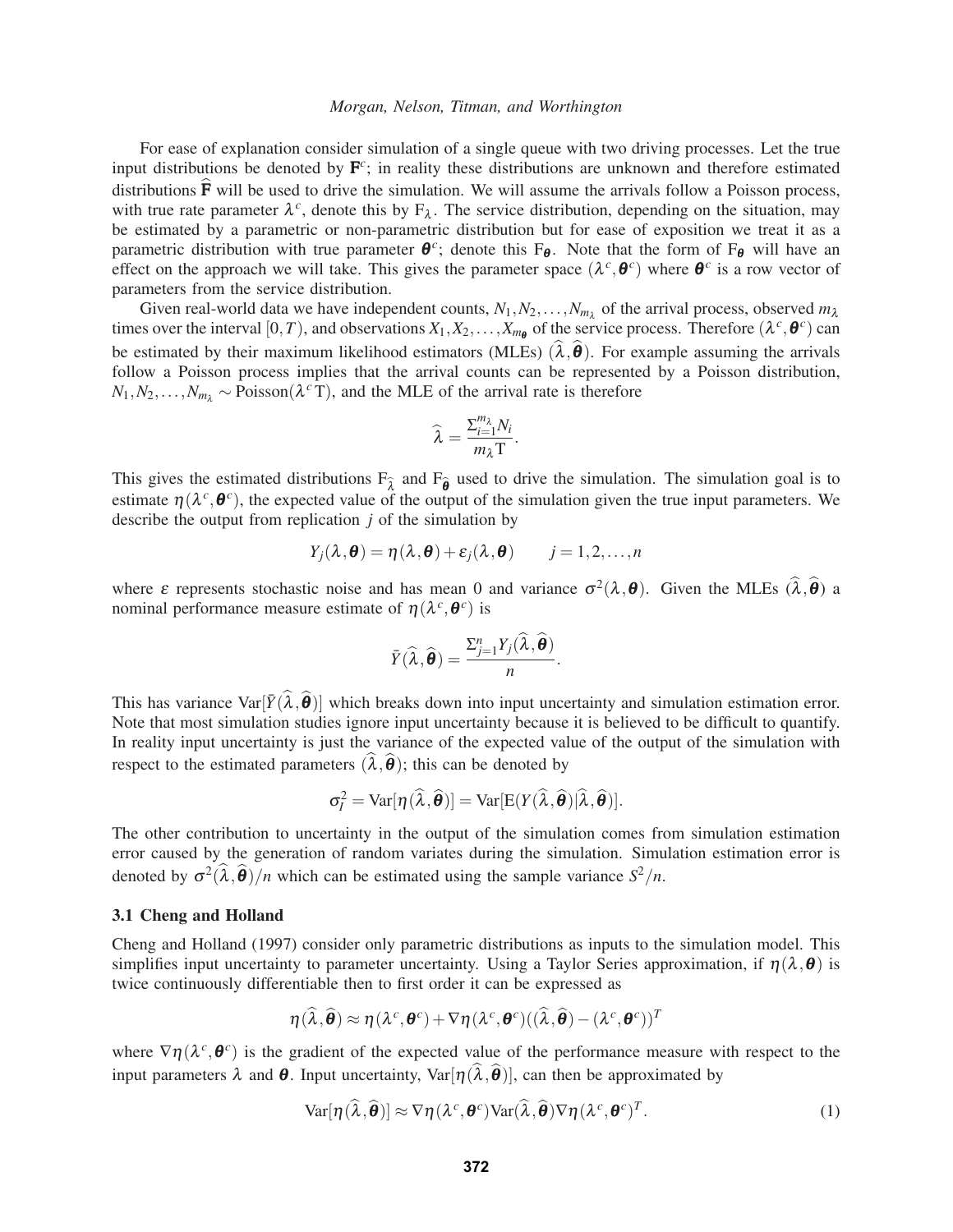In reality, none of the terms on the right-hand side of Equation (1) are known and so must be estimated.

If the two input distributions are assumed independent, then  $Var(\lambda, \theta)$  can be denoted by

$$
\text{Var}(\widehat{\lambda}, \widehat{\pmb{\theta}}) = \left( \begin{array}{cc} \text{Var}(\widehat{\lambda}) & \pmb{0} \\ \pmb{0} & \text{Var}(\widehat{\pmb{\theta}}) \end{array} \right).
$$

This can be estimated by  $\widehat{\text{Var}}(\lambda, \widehat{\boldsymbol{\theta}}) = I^{-1}(\lambda, \widehat{\boldsymbol{\theta}})$ , the inverse Fisher information matrix of the MLEs evaluated at  $(\lambda, \boldsymbol{\theta})$ .

Estimation of the gradient is critical. One method is to use the internal gradient estimator of Wieland and Schmeiser (2006), as seen in Lin et al. (2015). This enables  $\nabla \eta(\lambda, \theta)$  to be evaluated using no additional simulation effort. We specialise this gradient estimation method to our situation below. Although based on similar ideas, the gradient estimation described here is distinct from the Taylor series expansion of  $\eta(\hat{\lambda}, \hat{\theta})$  employed by Cheng and Holland (1997).

Firstly consider a simulation model with a single input distribution, let this describe arrivals to a system and be approximated by real-world data where arrival count observations  $N_1, N_2, \ldots, N_{m_1} \sim \text{Poisson}(\lambda^c T)$ . We assume arrivals are simulated over the full interval  $[0, T)$ . From these observations  $\lambda$  can be found, this is then, for the purpose of this method, considered to be the true arrival rate  $\lambda^c$ . In replication *j*, the rate  $\lambda$  is used to drive the simulation and the count of the number of simulated arrivals in the interval is recorded. Denote this by  $d_i$  for replication  $j$ . This count can then be used to re-estimate the arrival rate; we call this estimate  $\bar{\lambda}_j$  where  $\bar{\lambda}_j = d_j/T$ . Note that we assume  $E[\bar{\lambda}_j] = \hat{\lambda}$  since the parameter  $\hat{\lambda}$  was used to run the simulation over *j* replications. This results in pairs of observations  $(Y_j, \bar{\lambda}_j)$ . Assuming the output of the simulation depends on the input models, as is most likely the case, then  $(Y_j, \bar{\lambda}_j)$  are expected to be dependent. Moreover, if their joint distribution is assumed to be approximately bivariate normal then

$$
E[Y_j(\widehat{\lambda})|\overline{\lambda}_j] = \eta(\widehat{\lambda}) + \Sigma_{Y\overline{\lambda}}\Sigma_{\overline{\lambda}\overline{\lambda}}^{-1}(\overline{\lambda}_j - \widehat{\lambda}) = \delta_0 + \delta_1\overline{\lambda}_j
$$

where  $\Sigma_{Y\bar{\lambda}}$  is the covariance between  $Y_j$  and  $\bar{\lambda}_j$  and  $\Sigma_{\bar{\lambda}\bar{\lambda}}$  is the variance of  $\bar{\lambda}_j$ . Here the derivative of the expected response with respect to  $\lambda$ , the gradient, estimated at  $\hat{\lambda}$  equals  $\delta_1 = \sum_{\chi} \sum_{\bar{\lambda}}^{-1}$  which can easily be estimated using least squares regression.

This method can be extended when there are multiple input distributions, which is often the case in simulation models. Recall in our simulation model there is an arrival and service distribution. To find  $\bar{\theta}$ , for the service distribution, this method is just repeated with respect to  $\theta$ . This gives *n* independent and identically distributed (i.i.d) vectors  $(Y_j, (\overline{\lambda}_j, \overline{\theta}_j))$ ,  $j = 1, 2, ..., n$ .

Lin et al. (2015) suggest the joint distribution of  $(Y_j, (\bar{\lambda}_j, \bar{\theta}_j))$  should now be considered multivariate normal, a natural extension of the previous approach, which gives

$$
\mathrm{E}[Y_j(\widehat{\lambda},\widehat{\boldsymbol{\theta}})|(\bar{\lambda}_j,\bar{\boldsymbol{\theta}}_j)]=\eta(\widehat{\lambda},\widehat{\boldsymbol{\theta}})+\Sigma_{Y(\bar{\lambda},\bar{\boldsymbol{\theta}})}\Sigma_{(\bar{\lambda},\bar{\boldsymbol{\theta}})(\bar{\lambda},\bar{\boldsymbol{\theta}})}^{-1}\left((\bar{\lambda}_j,\bar{\boldsymbol{\theta}}_j)-(\widehat{\lambda},\widehat{\boldsymbol{\theta}})\right)^T=\delta_0+\boldsymbol{\delta}_1(\bar{\lambda}_j,\bar{\boldsymbol{\theta}}_j)^T.
$$

The gradient of  $\nabla \eta(\lambda, \theta)$  is  $\delta_1$  which, again, can be obtained by least squares regression. We now have estimates of both  $\text{Var}(\lambda, \hat{\theta})$  and  $\nabla \eta(\lambda^c, \theta^c)$  and can therefore quantify IU using Equation (1).

#### 3.2 Song and Nelson

Song and Nelson (2015) suggest a different approximation of the mean function. Their approach is applicable to both parametric and non-parametric distributions, unlike the approach of Cheng and Holland (1997). We therefore let the output of the *j th* replication of the simulation, given the collection of input distributions **F**, be denoted by  $Y_j(\mathbf{F}) = E[Y(\mathbf{F})|\mathbf{F}] + \varepsilon_j$ , where the distribution of  $\varepsilon_j$  could depend on **F**.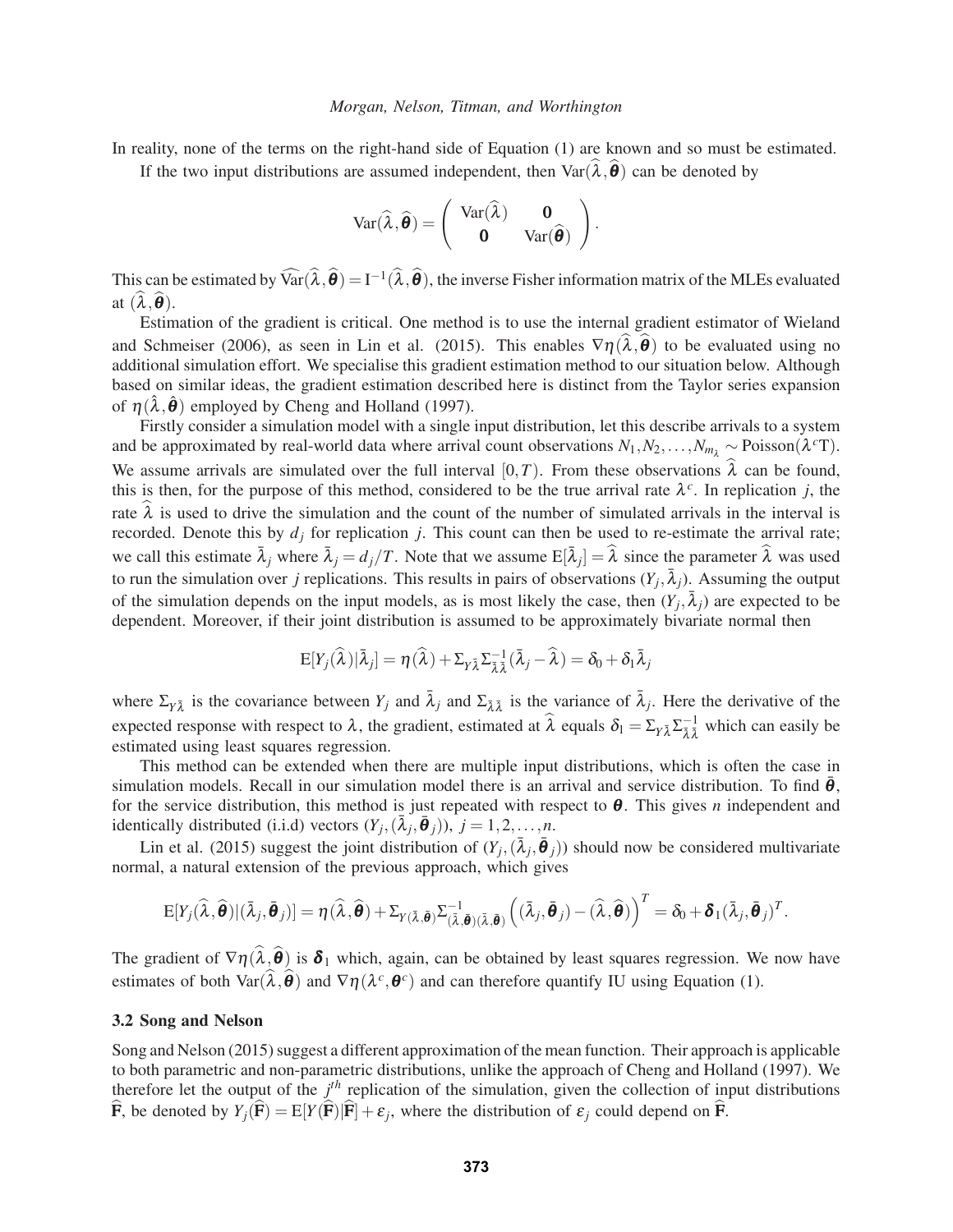They assume that the output mean  $E[Y(\mathbf{F})|\mathbf{F}]$  can be represented as a function of the mean,  $\mu(\mathbf{F})$ , and variance,  $\sigma^2(\mathbf{\hat{F}})$ , of the input distributions alone. Since  $E[Y(\mathbf{\hat{F}})|\mathbf{\hat{F}}]$  is a random variable dependent on  $\mathbf{\hat{F}}$  it can be thought of as a function,  $\eta(F)$ , which, in the case of our queueing illustration, Song and Nelson (2015) approximate as

$$
\eta(\widehat{\mathbf{F}}) \approx \beta_0 + \beta_\lambda \mu(F_{\widehat{\lambda}}) + v_\lambda \sigma^2(F_{\widehat{\lambda}}) + \beta_\theta \mu(F_{\widehat{\theta}}) + v_\theta \sigma^2(F_{\widehat{\theta}}).
$$

This is called a mean-variance effects model, and it can be extended to any number of stationary input distributions.

Song and Nelson (2015) fit this model by generating *B* bootstrap samples from **F**, then using the empirical distribution of these bootstrap samples,  $\hat{\mathbf{F}}^*$ , to drive *B* simulations. Empirical distributions are used to obviate the need to refit a parametric distribution to each bootstrap sample from  $F$ , and because it makes certain variance and covariance terms (see below) easier to compute.

Consider our assumption that the observed arrival counts follow a Poisson process with true rate  $\lambda$ T. Here the mean and variance of the observed counts,  $\mu(\widehat{F}_{\lambda})$  and  $\sigma^2(\widehat{F}_{\lambda})$ , both equal  $\widehat{\lambda}$ T, simplifying the mean-variance model. Note that Song and Nelson (2015) did not consider the use of counts to estimate the arrival rate, as we do here. Now only one regression coefficient is needed to represent the arrival process

$$
\eta(\widehat{\mathbf{F}}) \approx \beta_0 + \beta_\lambda \ \mu(F_{\widehat{\lambda}}) + \beta_\theta \ \mu(F_{\widehat{\theta}}) + \nu_\theta \ \sigma^2(F_{\widehat{\theta}}). \tag{2}
$$

In addition, in this case the bootstrap samples are easy to fit to a Poisson process using the MLE,  $\lambda$ . Therefore, the bootstrap simulations can be driven by Poisson processes rather than empirical distributions; this makes the method more accurate. These two insights are key to our approach.

From Equation (2) we derive input uncertainty,  $\sigma_l^2$ ,

$$
\begin{split} \text{Var}[\eta(\widehat{\mathbf{F}})] &= \text{Var}[\beta_0 + \beta_\lambda \ \mu(F_{\widehat{\lambda}}) + \beta_\theta \ \mu(\widehat{F}_\theta) + v_\theta \ \sigma^2(\widehat{F}_\theta)], \\ &= \beta_\lambda^2 \ \text{Var}[\mu(F_{\widehat{\lambda}})] + \beta_\theta^2 \text{Var}[\mu(\widehat{F}_\theta)] + v_\theta^2 \text{Var}[\sigma^2(\widehat{F}_\theta)] + 2v_\theta \beta_\theta \ \text{Cov}[\mu(\widehat{F}_\theta), \sigma^2(\widehat{F}_\theta)], \end{split} \tag{3}
$$

assuming independence among the input distributions. Expression (3) can be approximated, through the use of bootstrap sampling, by

$$
\text{Var}[\boldsymbol{\eta}(\widehat{\mathbf{F}})] = \text{Var}[\boldsymbol{\eta}(\widehat{\mathbf{F}})|\mathbf{F}^{\text{c}}] \approx \text{Var}[\boldsymbol{\eta}(\widehat{\mathbf{F}}^{\star})|\widehat{\mathbf{F}}],
$$

where

$$
\text{Var}[\eta(\widehat{\mathbf{F}}^{\star})|\widehat{\mathbf{F}}] = \beta_{\lambda}^{2} \text{Var}[\mu(F_{\widehat{\lambda}}^{\star})|F_{\widehat{\lambda}}] + \beta_{\theta}^{2} \text{Var}[\mu(\widehat{F}_{\theta}^{\star})|\widehat{F}_{\theta}] + \nu_{\theta}^{2} \text{Var}[\sigma^{2}(\widehat{F}_{\theta}^{\star})|\widehat{F}_{\theta}] + 2\nu_{\theta}\beta_{\theta} \text{Cov}[\mu(\widehat{F}_{\theta}^{\star}), \sigma^{2}(\widehat{F}_{\theta}^{\star})|\widehat{F}_{\theta}].
$$

Firstly looking at the arrival distribution, if we let  $F_{\hat{\lambda}}^*$  denote the Possion distribution fitted by the parametric bootstrap sample of arrival counts, then  $\text{Var}[\mu(F_{\hat{\lambda}}^{\star})|F_{\hat{\lambda}}] = \text{Var}[\hat{\lambda}^{\star}|F_{\hat{\lambda}}] = \hat{\lambda}/m_{\lambda}T$ . For the service process, which we will assume to be non-parametric,  $\hat{F}_{\theta}^{\star}$ ,  $\mu(\hat{F}_{\theta}^{\star})$  and  $\sigma^2(\hat{F}_{\theta}^{\star})$  are given by the mean and second sample central moment of the bootstrapped sample  $X_1^*, X_2^*, \ldots X_{m_0}^*$ . As the number of observations increases this approximation is asymptotically justified and expressions for the variance and covariance can be found by

$$
\text{Var}[\mu(\widehat{F}_{\theta}^{*})|\widehat{F}_{\theta}] = \frac{M_{\theta}^{2}}{m_{\theta}}
$$

$$
\text{Var}[\sigma^{2}(\widehat{F}_{\theta}^{*})|\widehat{F}_{\theta}] \approx \frac{M_{\theta}^{4} - (M_{\theta}^{2})^{2}}{m_{\theta}}
$$

$$
\text{Cov}[\mu(\widehat{F}_{\theta}), \sigma^{2}(\widehat{F}_{\theta}^{*})|\widehat{F}_{\theta}] \approx \frac{M_{\theta}^{3}}{m_{\theta}}
$$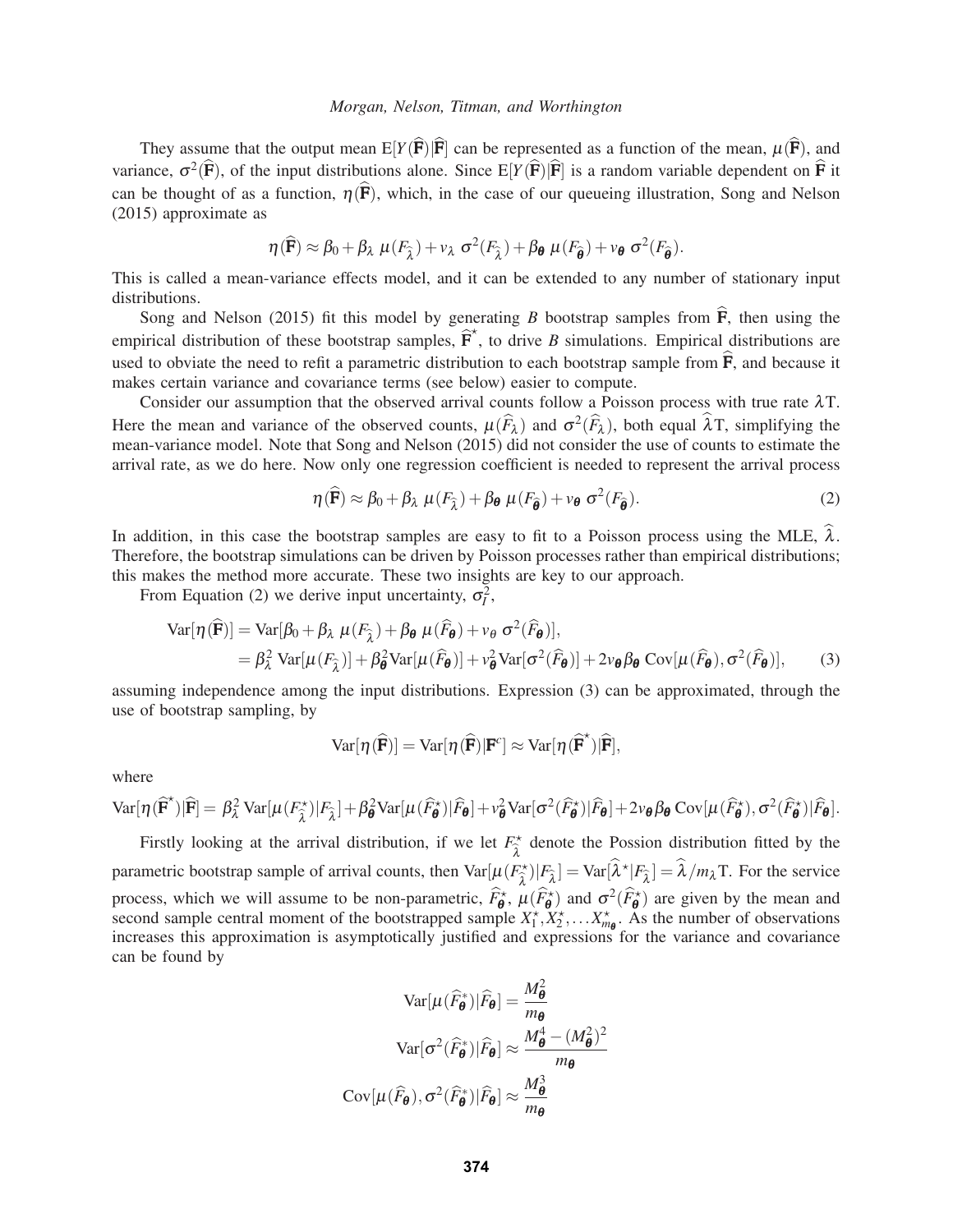where  $M_{\theta}^{k}$  is the  $k^{th}$  central moment of  $\widehat{F}_{\theta}$  and since  $\widehat{F}_{\theta}$  is an empirical distribution  $M_{\theta}^{k} = \sum_{i=1}^{m_{\theta}} (X_{\theta} - \bar{X}_{\theta})^{k} / m_{\theta}$ .

To find the regression coefficients the bootstrap experiments are used to fit a regression model. Least squares regression about  $\eta$ (**F**) can then be used to evaluate  $\beta_0$ ,  $\beta_\lambda$ ,  $\beta_\theta$  and  $\nu_\theta$ . This gives all components needed to calculate input uncertainty using Equation (3).

When deciding which method to use in practice, the form of the input distributions is key, as is the amount of data available. Cheng and Holland (1997) require all input distributions to be parametric and therefore the method could be said to have less flexibility. Conversely, Song and Nelson (2015) can handle both parametric and non-parametric distributions but difficulty arises in computing the variance and covariance terms needed to quantify IU for some parametric distributions. Note that in our case we exploit the fact that for Poisson distributions this is easy.

The use of bootstrapping by Song and Nelson (2015) means given any number of observations of either process we should be able to obtain the same approximation of IU. Unlike the method by Cheng and Holland (1997) which relies on asymptotic theory, as  $m \to \infty$ , and therefore may not give a good approximation of input uncertainty when *m* is small. But being asymptotically justified could be seen as an advantage, Song and Nelson (2015) rely on their intuitive model which may not perform well in situations where the output of the simulation cannot be described well by the first two moments of the input distributions.

It will be of interest to see if the strengths and weaknesses of either method translate to cases where non-stationary arrival processes are included in the simulation model; this will be covered in Section 4.

#### 3.3 Non-stationary Arrival Processes

We now present two methods for quantifying input uncertainty in simulation models driven using at least one piecewise-constant, non-stationary Poisson arrival process. These methods build upon the work of Cheng and Holland (1997) and Song and Nelson (2015) but introduce the idea of modelling the input arrival distributions using arrival count observations instead of inter-arrival time observations. The assumption that these arrival counts follow a Poisson distribution is key to our new methods and leads to a useful simplification in both cases.

Consider a piecewise-constant NSPP with  $q$  distinct arrival rates over the intervals  $[0, t_1)$ , [*t*1,*t*2),...,[*tq*−1,*T*). Each interval can be considered as a single input distribution to the simulation with the observation interval matching the simulation interval. Again let us consider a simple queueing model with a stationary service distribution and an arrival process described by a piecewise-constant NSPP. The parameter space is now  $(\lambda_1, \lambda_2, ..., \lambda_q, \theta)$  where  $\theta$  is a row vector describing the parameters of the service process.

We start by describing the Taylor series approximation method for quantifying input uncertainty in this situation. Observed arrival counts in each interval are independent implying no dependence between  $F_{\lambda_1}, F_{\lambda_2}, \ldots, F_{\lambda_q}$ . Equation (1) therefore becomes

$$
\sigma_I^2 = \text{Var}[\eta(\widehat{\boldsymbol{\lambda}}, \widehat{\boldsymbol{\theta}})] \approx \nabla \eta(\boldsymbol{\lambda}^c, \boldsymbol{\theta}^c) \text{Var}(\widehat{\boldsymbol{\lambda}}, \widehat{\boldsymbol{\theta}}) \nabla \eta(\boldsymbol{\lambda}^c, \boldsymbol{\theta}^c)^T.
$$

This requires estimation of the gradient,  $\nabla \eta(\lambda^c, \theta^c)$ , and variance matrix,  $\text{Var}(\lambda, \hat{\theta})$ . The independence of the *q* arrival processes gives the following diagonal variance matrix

$$
\left(\begin{array}{cccc}\n\text{Var}(\widehat{\lambda}_1) & 0 & \dots & \mathbf{0} \\
0 & \text{Var}(\widehat{\lambda}_2) & & \\
& \vdots & & \\
& & \text{Var}(\widehat{\lambda}_q) & \mathbf{0} \\
0 & 0 & \text{Var}(\widehat{\boldsymbol{\theta}})\n\end{array}\right)
$$

.

Since the arrival counts are assumed to be Poisson, closed form-equations exist for each Var $(\lambda_i)$ ,  $i = 1, 2, ..., q$ . Gradient estimation is also no harder in the non-stationary case using the internal gradient estimation method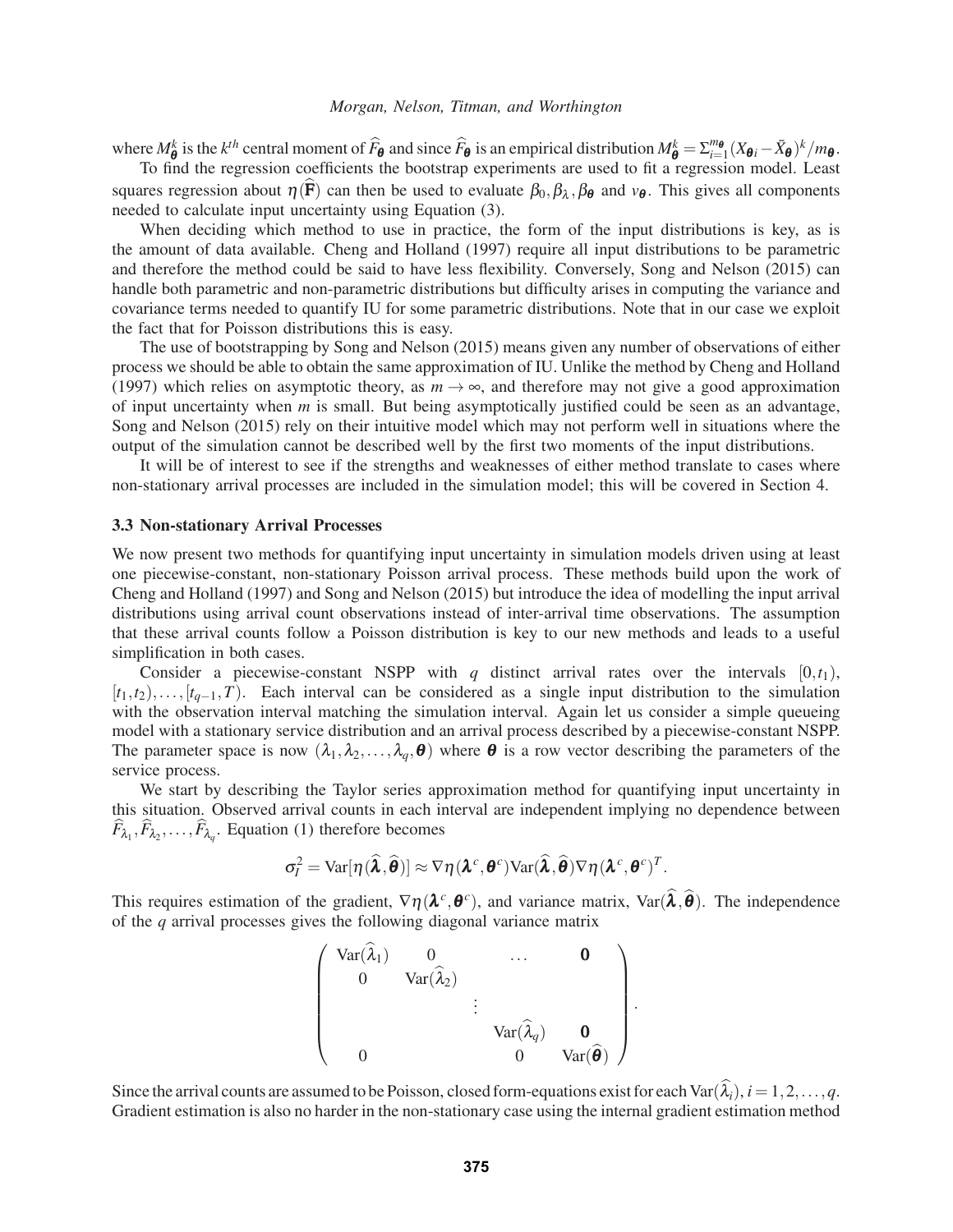of Lin et al. (2015). This requires evaluation of  $\bar{\lambda}_i$ , for  $i = 1, 2, ..., q$  and least squares regression of  $Y_j$  with respect to the parameter space  $(\bar{\lambda}_j, \bar{\theta}_j)$ . One concern with this approach is the validity of the first-order approximation if *q* becomes large over many short intervals. A possible way around this would be to merge small intervals with similar arrival rates using change-point analysis within the pre-processing stage of the experiment; this idea is explored further in Section 4.

Our second method, to be referred to as the mean-variance approximation, makes use of a mean-variance effects model in the same way as Song and Nelson (2015) but uses arrival counts to model the input arrival distribution instead of inter-arrival times. Again we consider each interval of the arrival process as a distinct distribution, each with arrival rate  $\lambda_i$ , for  $i = 1, 2, ..., q$ . Assuming the arrival counts follow a Poisson process means  $\mu(F_{\widehat{\lambda}_i}) = \sigma^2(F_{\widehat{\lambda}_i})$  for  $i = 1, 2, ..., q$ , as seen in Section 3.2, allowing a simplification of the mean-variance effects model. The arrival process therefore only contributes *q* elements,  $\mu(F_{\hat{\lambda}_i})$  for  $i = 1, 2, \ldots, q$ , to the mean-variance effects model, rather than 2*q*. This is a significant simplificaiton when there are many intervals. Formulae exist for both  $\mu(F_{\widehat{\lambda}_i})$  and  $Var[\mu(F_{\widehat{\lambda}_i})]$  making the method simple to implement.

We have presented two techniques for approximately quantifying input uncertainty in simulation models with piecewise-constant non-stationary Poisson input processes. However, it may also be of interest to determine the overall contribution of the arrival process to IU to evaluate whether it overwhelms the uncertainty contribution from other input distributions or whether there is a specific interval that contributes substantially to the total IU. Similarly in a simulation model with *L* input distributions it would be useful to establish the relative contribution of the *l th* input distribution to input uncertainty as this can be used to indicate where more data should be collected if follow-up analysis were to be carried out.

When the input distribution is stationary, Lin et al. (2015) and Song and Nelson (2015) give ways to approximate the contribution of the *l th* input model. These techniques can also be used alongside our two new methods for finding the contribution to IU of the arrival process. Consider the *i th* interval of the arrival process,  $F_{\hat{\lambda}_i}$ . Using a Taylor series expansion its contribution  $c_{\hat{\lambda}_i}(m_{\hat{\lambda}_i})$ , is given by

$$
c_{\widehat{\lambda}_i}(m_{\widehat{\lambda}_i}) = \nabla \eta(\widehat{\lambda}_i) \widehat{\text{Var}}(\widehat{\lambda}_i) \nabla \eta(\widehat{\lambda}_i)^T
$$

where the gradient,  $\nabla \eta(\lambda_i)$ , approximates  $\partial \eta(\lambda, \theta)/\partial \lambda_i$  and the variance is given by Var $(\lambda_i)$ . When the mean-variance approximation method is used this translates to

$$
c_{\widehat{\lambda}_i}(m_{\widehat{\lambda}_i}) = \beta_{\widehat{\lambda}_i}^2 \text{Var}[\mu(F_{\widehat{\lambda}_i})].
$$

Now if we were interested in finding the total contribution of the arrival process this is just the sum of the contributions of the *q* individual intervals

$$
c_{\lambda}(m_{\lambda})=c_{\lambda_1}(m_{\lambda_1})+c_{\lambda_2}(m_{\lambda_2})+\cdots+c_{\lambda_q}(m_{\lambda_q}).
$$

Whichever approach is used to quantify input uncertainty, an approximation of the contribution of the *l th* input model to input uncertainty can be found. From here quantifying the relative contribution of the *l th* input distribution,  $r_l(m_l)$ , is simply  $r_l(m_l) = c_l(m_l)/\sigma_l^2$ . This indicates which input distribution contributes the most to IU and therefore where further input data collection may be required.

### 4 EMPIRICAL EVALUATION

In this section we empirically evaluate and compare our methods using a tractable  $M(t)/M/\infty$  queueing model. An illustration of using the methods to quantify IU in a realistic call center setting is also presented to highlight the need for IU quantification in simulation models with non-stationary input processes.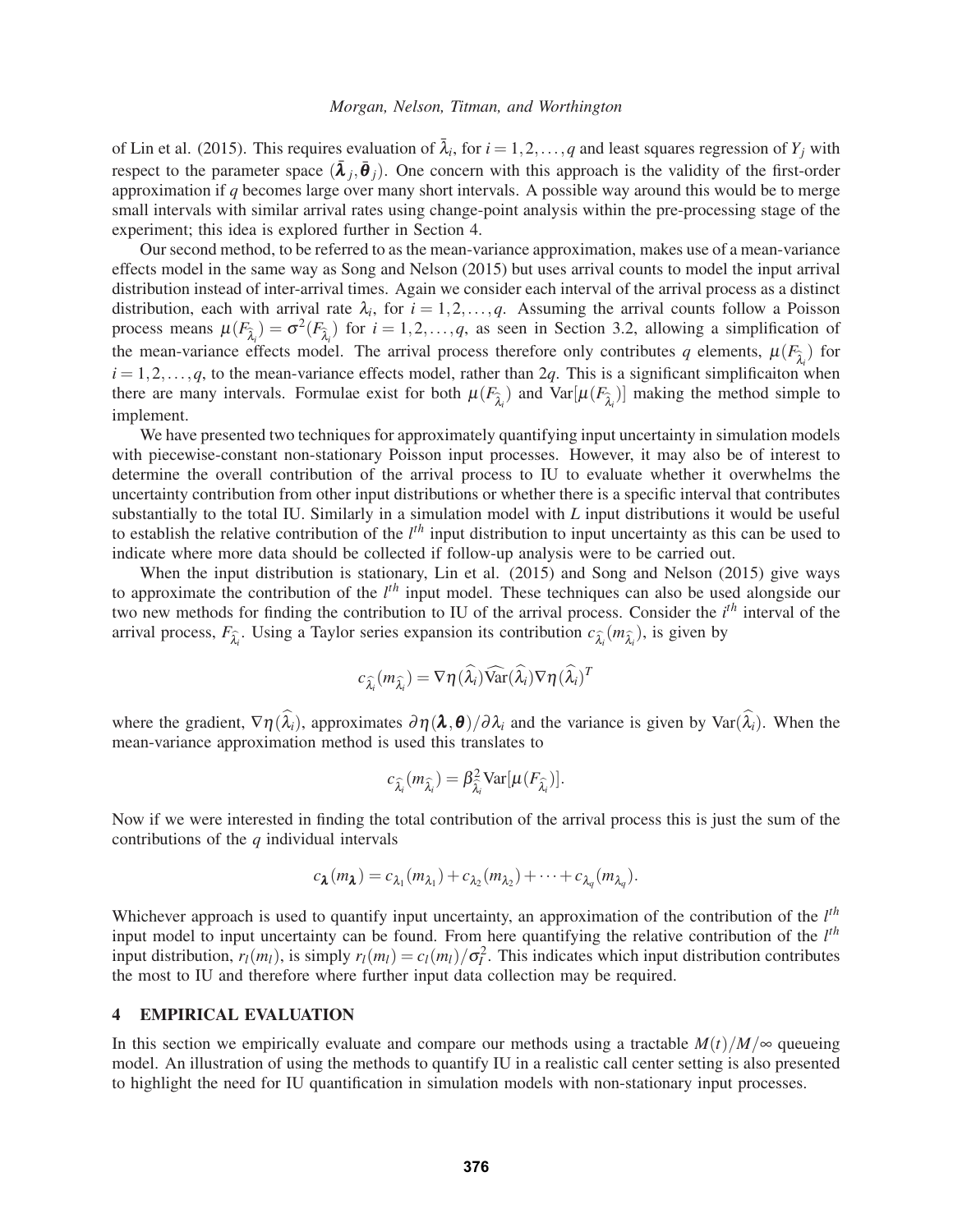## 4.1  $M(t)/M/\infty$  Queueing Model

We firstly evaluate our methods by considering the  $M(t)/M/\infty$  queueing model since it has well-known behaviour and calculation of the contribution of the *i*<sup>th</sup> input distribution,  $\text{Var}[E(\bar{Y}(\hat{F}_i))|\hat{F}_i]$  for  $i = 1, 2, ..., p$ , is analytically possible. We can therefore assess the quality of the proposed methods from Section 3 against the true values and compare their respective performance.

We investigated the effect of the size of the observed samples of arrival counts and the speed of convergence to steady state within each interval on the performance of our methods. Notice that fast convergence to steady state is analogous to having *q* distinct  $M/M/\infty$  queues and for stationary input distributions we know the mean-variance (M-V) and Taylor series approximation (TSA) methods both perform well. The system performance measure we selected was the expected number in the system over the whole period,  $E(\bar{N})$ , which for an infinite server system is also the expected number of busy servers. This measure is linear in  $\lambda_i$  for  $i = 1, 2, \ldots, q$  and we therefore expected the approximations to be good.

The experiment is as follows. We considered an  $M(t)/M/\infty$  queueing system over a  $T = 4$  hour period. The arrival rate was assumed to change hourly according to a piecewise-constant function with rates  $\lambda(t)=(\lambda_1,\lambda_2,\lambda_3,\lambda_4)$ ; the service distribution was assumed to be stationary with service rate  $\psi$ . To mimic the effect of input uncertainty, the system was "observed" for *m* days recording the arrival counts and approximately  $r = m \times 60 \times (\lambda_1 + \lambda_2 + \lambda_3 + \lambda_4)$  service times, one service time for each arrival. These provided the data for the fitted input models.

The experiment was split into two sub-experiments with different arrival processes and service rates reflecting "quick" and "slow" speeds of convergence to steady state. Within each sub-experiment we tested different values of *m* to see if the number of observations of the arrival counts has an effect on the performance of either method. To enable comparability between the two sets of experiments, *m* and *r* are chosen such that the total number of arrivals is the same for each level of sample size. The square root of the true analytical contribution from each parameter was recorded, for compatibility with the performance measure estimate, along with the percentage relative error of both methods in each scenario. In the M-V method  $B = 40$  bootstrap samples each of  $n = 500$  replications of the simulation were run. The entire experiment was repeated for  $h = 1000$  macro-replications. The averaged results can be found in Tables 1 and 2.

When calculating the analytical values there is no formula for calculating  $Var[E(\bar{F}(\hat{F}_{\psi}))|\hat{F}_{\psi}]$ , although for large enough  $\psi$  a very close approximation exists. This approximation was used in Experiment 1 but for Experiment 2, where  $\psi = 0.05$ , it leads to over-estimation. We therefore simulated 1000 values of  $\hat{\psi}$  and

| Table 1: Experiment $1(i)$ : The analytical contribution of the $ith$ input distribution and the percentage                                             |  |  |  |  |  |  |  |
|---------------------------------------------------------------------------------------------------------------------------------------------------------|--|--|--|--|--|--|--|
| relative errors of the M-V and TSA methods when the arrival process is $\lambda(t) = (\frac{1}{3}, \frac{1}{2}, \frac{5}{12}, \frac{1}{3})$ and service |  |  |  |  |  |  |  |
| rate $\Psi = 0.2$ . Here $E(\bar{N}) = 1.94$ .                                                                                                          |  |  |  |  |  |  |  |

|             |             | $Var[E(\bar{Y}(\widehat{F}_i)) \widehat{F}_i]$ |             |             |             |         |         |                             |
|-------------|-------------|------------------------------------------------|-------------|-------------|-------------|---------|---------|-----------------------------|
| Sample Size | Method      |                                                | $\lambda_2$ | $\lambda_3$ | $\lambda_4$ | $\psi$  | Total   | Magnitude                   |
| $m=2$       | Analytical  | 6.59                                           | 8.07        | 7.37        | 6.04        | 14.4    | 20.1    | $\times \overline{10^{-2}}$ |
| $r = 190$   | $M-V$ (RE%) | 0.41                                           | 0.30        | $-0.12$     | 0.22        | $-3.22$ | $-1.53$ |                             |
|             | TSA (RE%)   | 0.22                                           | 0.79        | 0.62        | 0.46        | $-5.93$ | $-2.69$ |                             |
| $m = 20$    | Analytical  | 2.08                                           | 2.55        | 2.33        | 1.91        | 4.54    | 6.37    | $\times 10^{-2}$            |
| $r = 1900$  | $M-V$ (RE%) | 0.79                                           | 0.29        | 0.28        | 0.67        | $-3.31$ | $-1.44$ |                             |
|             | TSA (RE%)   | $-0.09$                                        | 2.52        | $-0.18$     | 0.53        | $-3.73$ | $-1.45$ |                             |
| $m = 100$   | Analytical  | 0.93                                           | 1.14        | 1.04        | 0.85        | 2.03    | 2.85    | $\times 10^{-2}$            |
| $r = 9500$  | $M-V$ (RE%) | 3.65                                           | 2.06        | 1.91        | 3.17        | $-1.78$ | 0.38    |                             |
|             | TSA (RE%)   | 1.67                                           | 3.25        | 0.56        | 1.32        | $-3.54$ | $-0.86$ |                             |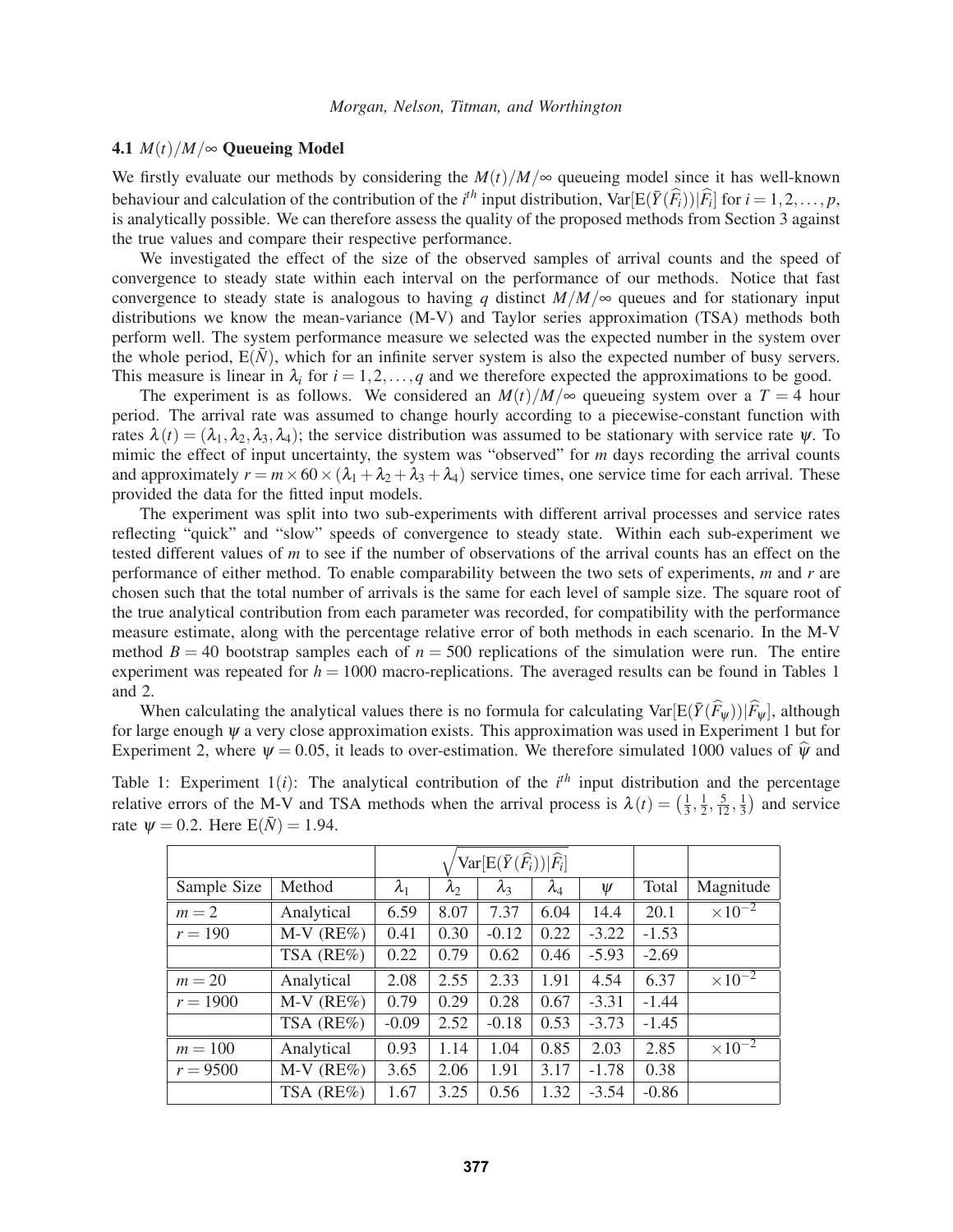Table 2: Experiment  $1(ii)$ : The analytical contribution of the  $i<sup>th</sup>$  input distribution and the percentage relative errors of the M-V and TSA methods when the arrival process is  $\lambda(t) = \left(\frac{1}{12}, \frac{1}{8}, \frac{5}{48}, \frac{1}{12}\right)$  and service rate is  $\psi = 0.05$ . Here  $E(\bar{N}) = 1.84$ .

|             |             | $Var[E(\bar{Y}(\widehat{F}_i)) \widehat{F}_i]$ |             |             |             |         |         |                  |
|-------------|-------------|------------------------------------------------|-------------|-------------|-------------|---------|---------|------------------|
| Sample Size | Method      |                                                | $\lambda_2$ | $\lambda_3$ | $\lambda_4$ | $\psi$  | Total   | Magnitude        |
| $m=8$       | Analytical  | 6.59                                           | 8.06        | 7.25        | 4.50        | 12.6    | 18.4    | $\times 10^{-2}$ |
| $r = 190$   | $M-V$ (RE%) | $-0.46$                                        | $-0.34$     | $-0.03$     | $-0.11$     | $-2.87$ | $-1.20$ |                  |
|             | TSA (RE%)   | $-1.02$                                        | $-0.57$     | $-0.69$     | $-0.16$     | $-5.76$ | $-2.28$ |                  |
| $m = 80$    | Analytical  | 2.08                                           | 2.55        | 2.29        | 1.42        | 4.00    | 5.84    | $\times 10^{-2}$ |
| $r = 1900$  | $M-V$ (RE%) | $-2.39$                                        | $-1.27$     | $-2.06$     | $-4.19$     | $-2.27$ | 0.07    |                  |
|             | TSA (RE%)   | $-1.27$                                        | $-2.53$     | $-0.93$     | $-1.87$     | $-3.62$ | $-0.77$ |                  |
| $m = 400$   | Analytical  | 0.93                                           | 1.14        | 1.03        | 0.64        | 1.80    | 2.62    | $\times 10^{-2}$ |
| $r = 9500$  | $M-V$ (RE%) | $-5.50$                                        | $-3.96$     | $-4.67$     | $-10.02$    | $-0.3$  | 2.66    |                  |
|             | TSA (RE%)   | $-1.49$                                        | $-3.24$     | $-2.79$     | $-2.64$     | $-1.41$ | 0.74    |                  |

calculated  $E(\bar{N})$  using the parameter space  $(\lambda_1, \lambda_2, \lambda_3, \lambda_4, \hat{\psi})$ . The "analytical" values for  $Var[E(\bar{Y}(\hat{F}_{\psi}))|\hat{F}_{\psi}]$ reported in Table 2 are therefore the standard deviation of the 1000 observations of  $E(\bar{N})$ .

Notice that the analytically calculated contributions for  $\lambda_4$  and  $\psi$  are smaller in Experiment 2 compared to Experiment 1. When convergence to steady state is slow more work is carried out outside of our window of observation and therefore more service times are truncated by the end of the time period. This causes a reduction in variance which explains the discrepancy between the contributions for  $\lambda_4$  and  $\psi$  across the two experiments. All other values match very closely between the experiments because virtually all the work originating in the first three intervals is completed by the end time, 240 minutes, even in the system that settles to steady state more slowly.

From Tables 1 and 2 it is clear that as the amount of input data *m* increases the contributions decrease, as they should. However, our interest here is in the relative errors of contribution estimation for the M-V and TSA methods. When the contributions are small, precise estimation of them is harder. However, the TSA method is asymptotically valid as  $m \to \infty$  so it tends to hold its relative error level across sample sizes. The M-V approach, on the other hand, has relative errors smaller than TSA when *m* is small, but as *m* increases the approximate nature of the mean-variance effects model causes the relative errors to increase somewhat. Overall, the M-V method seems to be better when *m* is small, and TSA is better as *m* becomes larger. The speed of convergence of the queue to steady state does not seem to affect the performance of our methods for our chosen performance measure. Overall both methods can be said to perform well with most approximations having relative error less than 5%.

### 4.2 Healthcare Call Center

We will now illustrate the impact of IU quantification in the simulation of a real-world system with a non-stationary input process. We have data from an NHS 111 healthcare call center. In the UK these call centers are used to advise people who have symptoms of an illness but are unsure where to get treatment. The aim is to reduce congestion in hospital EDs or doctors surgeries caused by minor complaints.

The data was split into 96, 15-minute intervals spanning 24 hours. Of the 6 months of data we decided to consider Wednesdays only as public holidays are unlikely to fall mid-week and therefore we would expect no spikes in the arrival rate. Having 6 months worth of data meant we had  $m = 26$  Wednesdays to consider and these were averaged to find the mean arrival rate within each interval which became our initial piecewise-constant arrival rate function. While it is clear from the mean arrivals in each time interval that the process is not stationary, extended periods of time where the rate was approximately constant could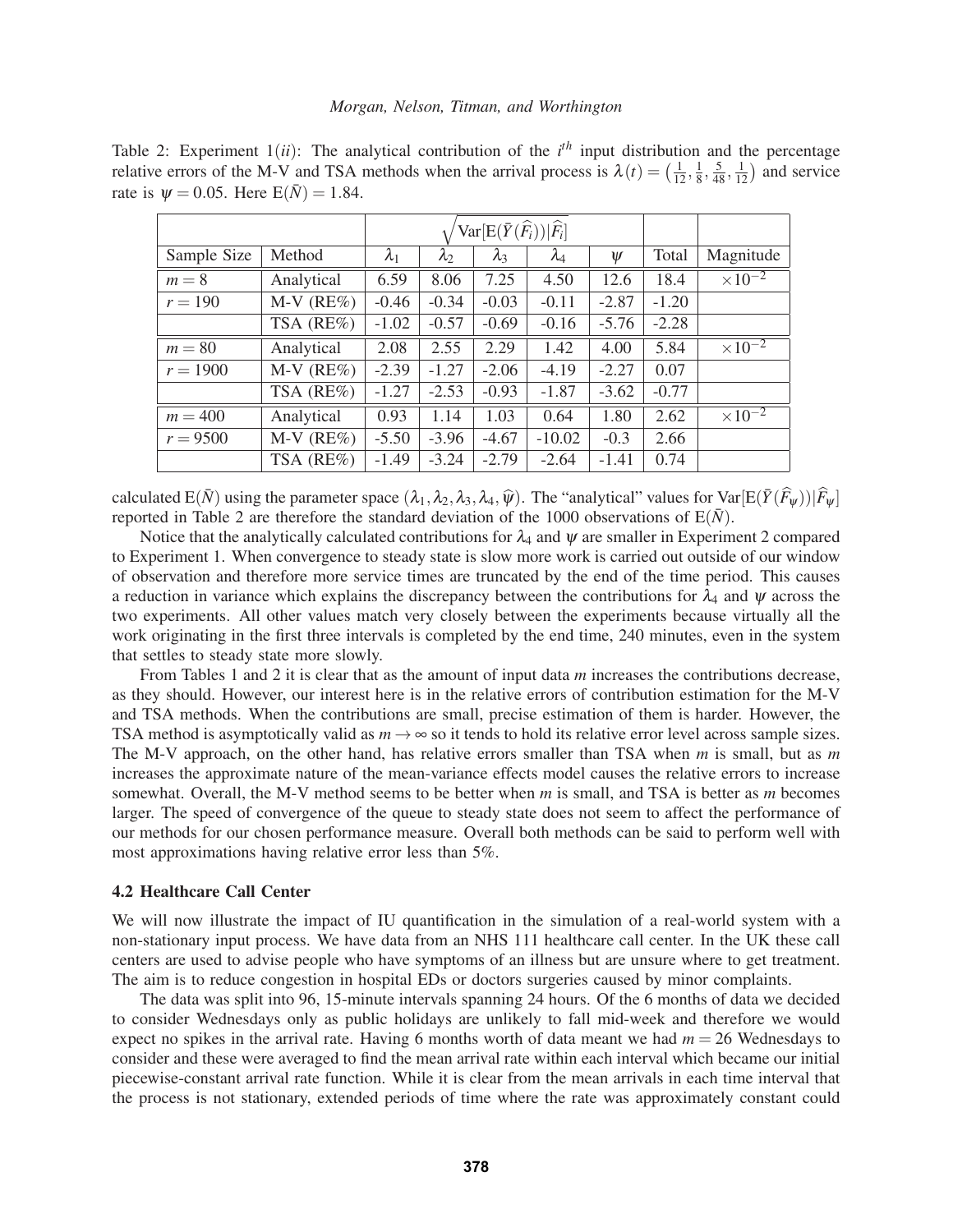

**Arrival Rate of Calls on Wednesdays**

Figure 1: Change point analysis on the arrival rate of calls on Wednesdays.

also be observed. Further, it will be difficult to estimate, and not very meaningful to measure, contributions from 96 tiny intervals. Therefore, rather using a large number of small intervals, or choosing arbitrary large intervals, change-point analysis from Chen and Gupta (2011) was applied to let the data guide when to merge periods where the arrival rates were not significantly different. This resulted in 8 periods of differing length as seen in Figure 1. We would argue that this approach should be used routinely. For the purposes of this analysis, we assume there is no uncertainty in the location of these change points.

In a realistic call center not only does the arrival rate change with time but so too does the number of servers. Therefore, we simulated the 111 call center as an  $M(t)/G/s(t)$  queue. From two months of service time-data the mean service time was 8.00 minutes and the standard deviation was 4.33 minutes. A moment matching approach was used to fit a Gamma distribution with shape parameter  $\psi_1 = 3.408$  and scale parameter  $\psi_2 = 2.347$ . Since we wanted to mimic having observed a service time for each arrival, we created a synthetic "observed" service-data set of size  $r = 52,711$  observations, corresponding to the expected number of arrivals, and treated this as the real-world data.

The call center's target level of service is  $P(Wait > 1 min) \le 0.05$  for each caller. Approximately proportional staffing was applied to each time interval and it was found that the waiting time target was met at a level equivalent to 60% utilisation. This is our base case in the experiment as it is likely to be close to the true staffing level the call center used. We also simulated the system with constant staff size tuned to the expected arrival rate over the whole day (Case 1) and to 1.5 times this expected arrival rate (Case 2). These staffing patterns are chosen as they highlight the danger of using stationary approximations of input distributions. In practice someone may use the expected arrival rate over the whole day to set a staffing schedule, ignoring the possibility of fluctuation in the arrival rate.

We investigated performance measures such as the probability of waiting more than 1 minute to be served P(Wait  $> 1$  min), the expected number of people in the queue,  $E(\overline{N})$ , and the expected waiting time of customers, E(WTime) over the whole day. The results for the last of these, E(WTime), can be seen in Table 3. We used  $B = 40$  bootstrap samples, for which  $n = 100$  replications of the simulation were carried out for the M-V method. This process was repeated for  $h = 1000$  macro-replications of the entire experiment.

Notice first that M-V and TSA give similar, but not identical results. However, they agree on which intervals are the highest and lowest contributors. In Case 1 the contribution of interval 6,  $Var[E(\bar{Y}(\hat{F}_{\lambda_6}))|\hat{F}_{\lambda_6}]$ , is much larger than the contribution of any of the other intervals. This coincides with the spike in arrival rate in Figure 1. At this point the queue would be experiencing very high levels of congestion, the number of servers equates to a utilisation of 112.3% which means all servers are always busy. This also seems to have a knock on effect into the next interval, where the contribution of  $\lambda_7$  is much higher than the contribution of  $\lambda_5$  even though they have a similar arrival rate. This may be explained by both the backlog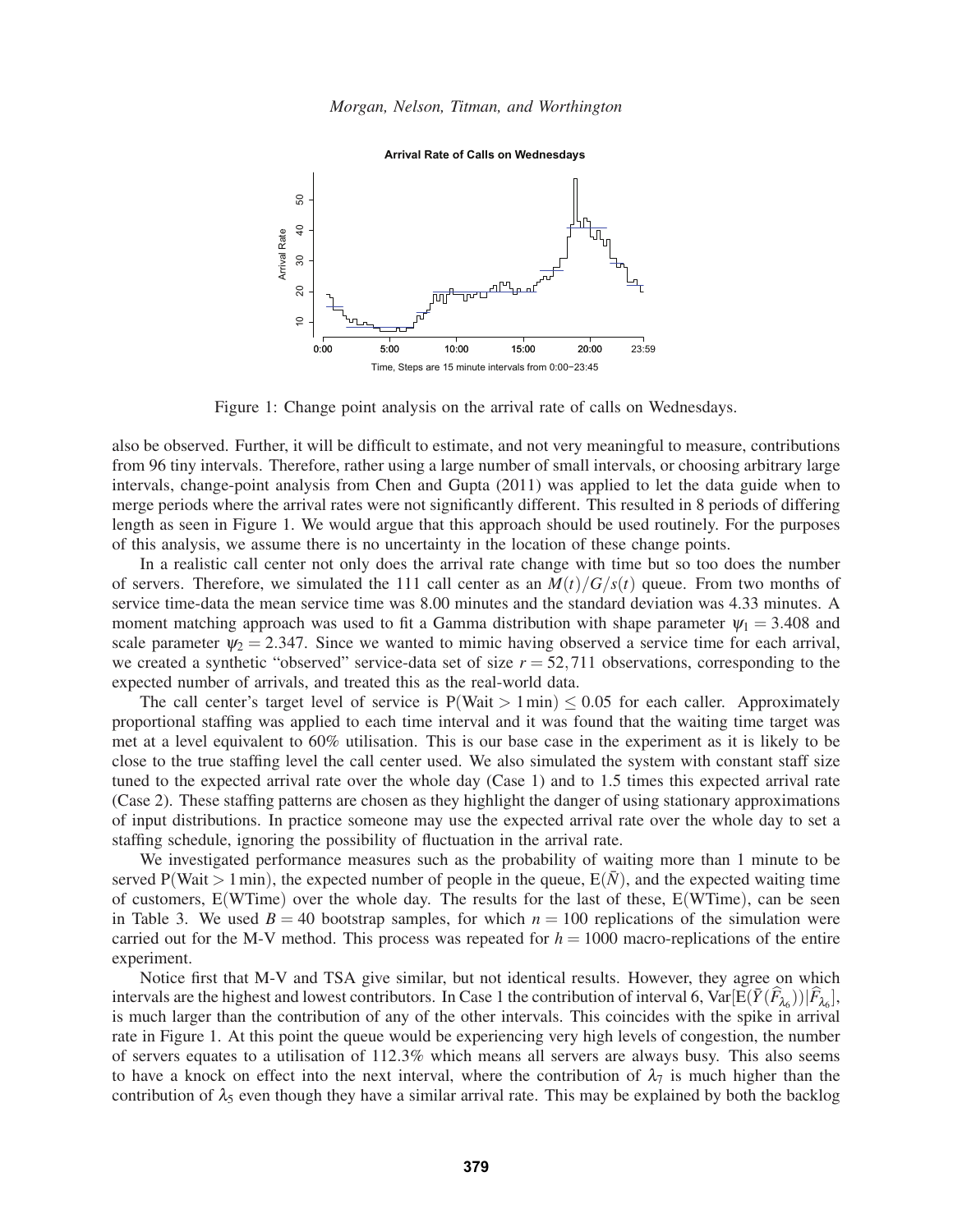|      |            | $Var[E(\bar{Y}(\widehat{F}_i)) \widehat{F}_i]$ |             |             |                 |             |                 |                   |             |       |                  |          |
|------|------------|------------------------------------------------|-------------|-------------|-----------------|-------------|-----------------|-------------------|-------------|-------|------------------|----------|
| Case |            | $\lambda_1$                                    | $\lambda_2$ | $\lambda_3$ | $\mathcal{M}_4$ | $\lambda_5$ | $\mathcal{A}_6$ | $\mathcal{N}_{7}$ | $\lambda_8$ | W     | Magnitude        | E(WTime) |
| Base | $M-V$      | 1.27                                           | 9.47        | 1.31        | 2.31            | 0.53        | 0.51            | 0.60              | 0.66        | 2.41  | $\times 10^{-6}$ | 0.0674   |
|      | <b>TSA</b> | 1.04                                           | 9.37        | 1.12        | 2.10            | 0.34        | 0.32            | 0.41              | 0.45        | 2.45  | $\times 10^{-6}$ | 0.0674   |
|      | $M-V$      | 2.11                                           | 2.24        | 2.22        | 2.34            | 2.41        | 165.53          | 8.03              | 2.17        | 17.55 | $\times 10^{-3}$ | 5.17     |
|      | <b>TSA</b> | 0.51                                           | 0.54        | 0.57        | 0.64            | 0.55        | 162.16          | 6.26              | 0.56        | 15.57 | $\times 10^{-3}$ | 5.17     |
| 2    | $M-V$      | 3.29                                           | 3.27        | 3.31        | 3.36            | 3.28        | 86.64           | 3.12              | 3.15        | 11.32 | $\times 10^{-7}$ | 0.026    |
|      | <b>TSA</b> | 2.19                                           | 1.99        | 1.91        | 2.11            | 2.09        | 85.45           | 1.87              | 2.09        | 10.88 | $\times 10^{-7}$ | 0.026    |

Table 3: The effect of different staffing schemes on the parameter contribution,  $Var[E(\bar{Y}(\hat{F}_i))|\hat{F}_i]$  for input distributions  $i = 1, 2, \ldots, p$ .

of customers and the arrival rate being above average in the 7*th* interval. Although the queue is trying to empty, congestion is still high leading to higher uncertainty. By the final interval the system has recovered from the high congestion levels and the contribution of  $\lambda_8$  is relatively small.

We see a similar but less pronounced effect in Case 2 where again the contribution of  $\lambda_6$  is larger than the others. This illustrates the importance of understanding the dynamics of IU as the results show how sensitive the overall estimate of performance is to the correct value of arrival rate during the short 6*th* interval. In the base case we do not see these patterns, the arrival distribution contributions appear to be similar in all but the second interval. When considering E(WTime) the second interval is the most influential; due to the low number of servers this higher contribution was therefore expected.

### 5 CONCLUSION

This paper presents two methods for quantifying input uncertainty in simulation models with NSPP input processes. The key is the use of count observations to model the arrival processes, meaning each interval of the piecewise-constant rate function can be treated as a distinct, stationary input distribution. From this it is simple to calculate the total contribution to IU of each process and therefore the overall IU. Exploiting the fact that the arrivals are Poisson also allowed us to greatly streamline the method based on a mean-variance effects model.

An evaluation of the performance of the methods was presented using the tractable  $M(t)/M/\infty$  model; both methods were seen to perform well. An illustration of a realistic call center scenario was also used to show how input uncertainty quantification in arrival processes may be applied in practice, including the use of change-point analysis to allow the arrival data to guide the choice of time-interval sizes. An open question remains as to the IU that arises from the location of these change points and whether this should be taken into account within the analysis.

## **REFERENCES**

Arena 2015. "Arena". Rockwell Automation. https://www.arenasimulation.com/.

- Barton, R. R. 2012. "Tutorial: Input Uncertainty in Output Analysis". In *Proceedings of the 2012 Winter Simulation Conference*, edited by C. Laroque, J. Himmelspach, R. Pasupathy, O. Rose, and A. Uhrmacher, 1–12. Piscataway, New Jersey: IEEE.
- Chen, J., and A. K. Gupta. 2011. *Parametric Statistical Change Point Analysis: With Applications to Genetics, Medicine, and Finance*. New York: Springer Science & Business Media.
- Cheng, R. C., and W. Holland. 1997. "Sensitivity of Computer Simulation Experiments to Errors in Input Data". *Journal of Statistical Computation and Simulation* 57 (1-4): 219–241.
- Chick, S. E. 2001. "Input Distribution Selection for Simulation Experiments: Accounting for Input Uncertainty". *Operations Research* 49 (5): 744–758.